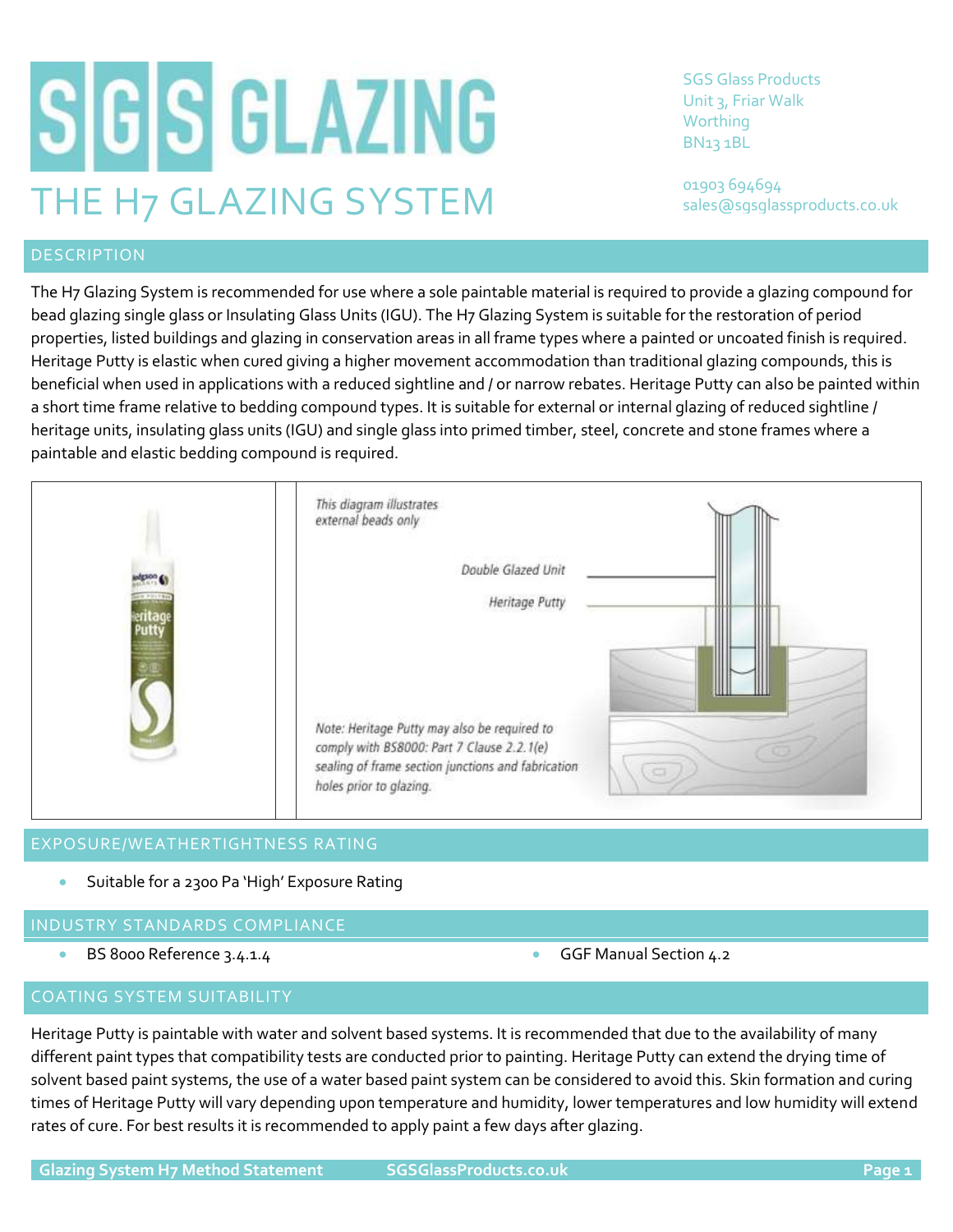## MATERIALS REQUIRED

- Heritage Putty
- Glazing blocks distance, location and setting blocks

# USEFUL TOOLS & ACCESSORIES

- Hand held moisture meter
- Glazing shovel
- High powered skeleton gun
- Sheradised pins
- Tooling block
- Glass cleaner

### DISTANCE PIECES

Many instances of premature unit failure can be traced directly back to incorrect size selection or absence of distance pieces. Ideally they must have a minimum thickness of 3mm\*.

In order to allow the unit to be fully bedded in glazing material, each frame opening must be measured, the unit size calculated and the minimum required edge clearance (3mm\*) taken into account as described below. Ensure that any protective edge tapes do not overlap by more than 1mm onto the face of the glass.

\*This may be reduced to 1.5mm when glazing into frames with reduced rebate upstands / sightlines.

## GLAZING AND CALCULATING THE SIZE OF REDUCED SIGHTLINE IG UNITS

At the time this document was written a Narrow Cavity Insulating Glass Unit or Reduced Sightline Unit as defined by the GGF is an IGU with cavity widths of 8mm or less and with reduced spacer-bar sightlines. These reduced sightline IGUs are typically required to have spacer-bar sightlines that are less than the usual minimum sightline depth, determined by the depth of the spacer-bar and the minimum sealant depth stated by the sealant manufacturer.

Due to dimensional constraints, especially when re-glazing existing frames previously designed to receive single glass; it should be noted that when glazing narrow cavity or reduced sightline IGUs, it may not be possible to meet all of the requirements of BS6262, BS8000 or GGF data sheet 4.2.

Consideration will also need to be made when calculating the required size of the reduced sightline IGU.

### PREPARATION

- 1. Check that the moisture content of the window does not exceed 17% as per NHBC Chapter 6.7.
- 2. Remove all beads from the window.
- 3. Remove all dust, grease and loose material from the rebate. Any moisture on the timber should be wiped off using a clean paper towel or other absorbent material to give a dry surface.
- 4. Check the condition of any primer or stain on the frame, especially the rebate. Any section which has been partially missed or is considerably weathered should be reprimed or stained before glazing.
- 5. Check that the unit fits into the frame and can be centralised when standing the unit on the setting blocks. The spacer bar should ideally be level with the sightline or slightly below it.Check that the moisture content of the window does not exceed 17% as per NHBC Chapter 6.7.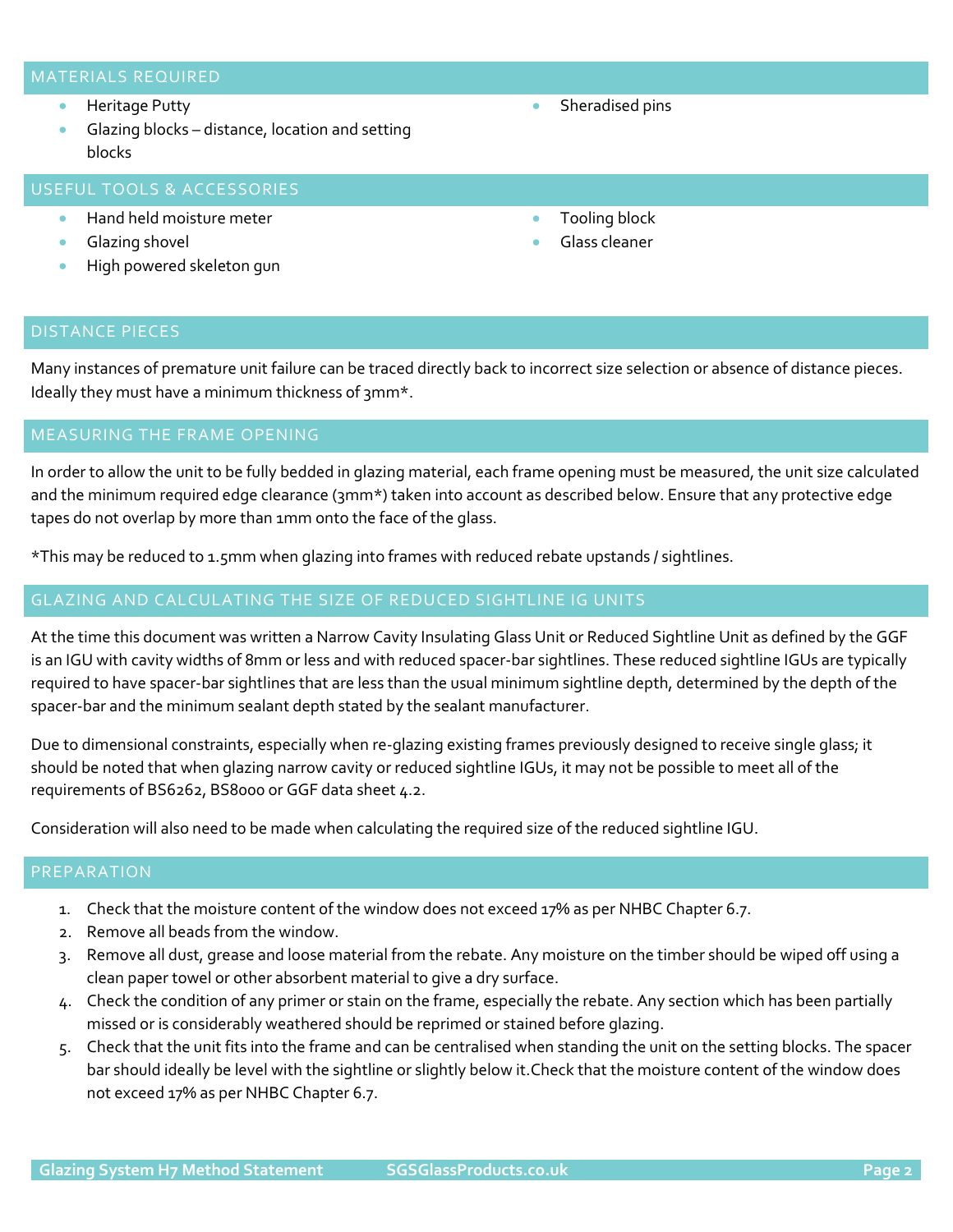# PREPARATION OF THE IG UNIT

Inspect the double-glazed unit for obvious defects and wipe any dust or loose material off the unit. Units should be stored in a clean dry area. Do not use chemicals on the edge seal or alcohol based cleaner.

# FRAME DECORATION AND MAINTENANCE

*When painting Heritage Putty, information contained within COATING SYSYEM SUITABILITY on page 1 of this document should be observed.*

*Regular maintenance of the frame is essential to ensure maximum performance of the glazing system and IG unit.*